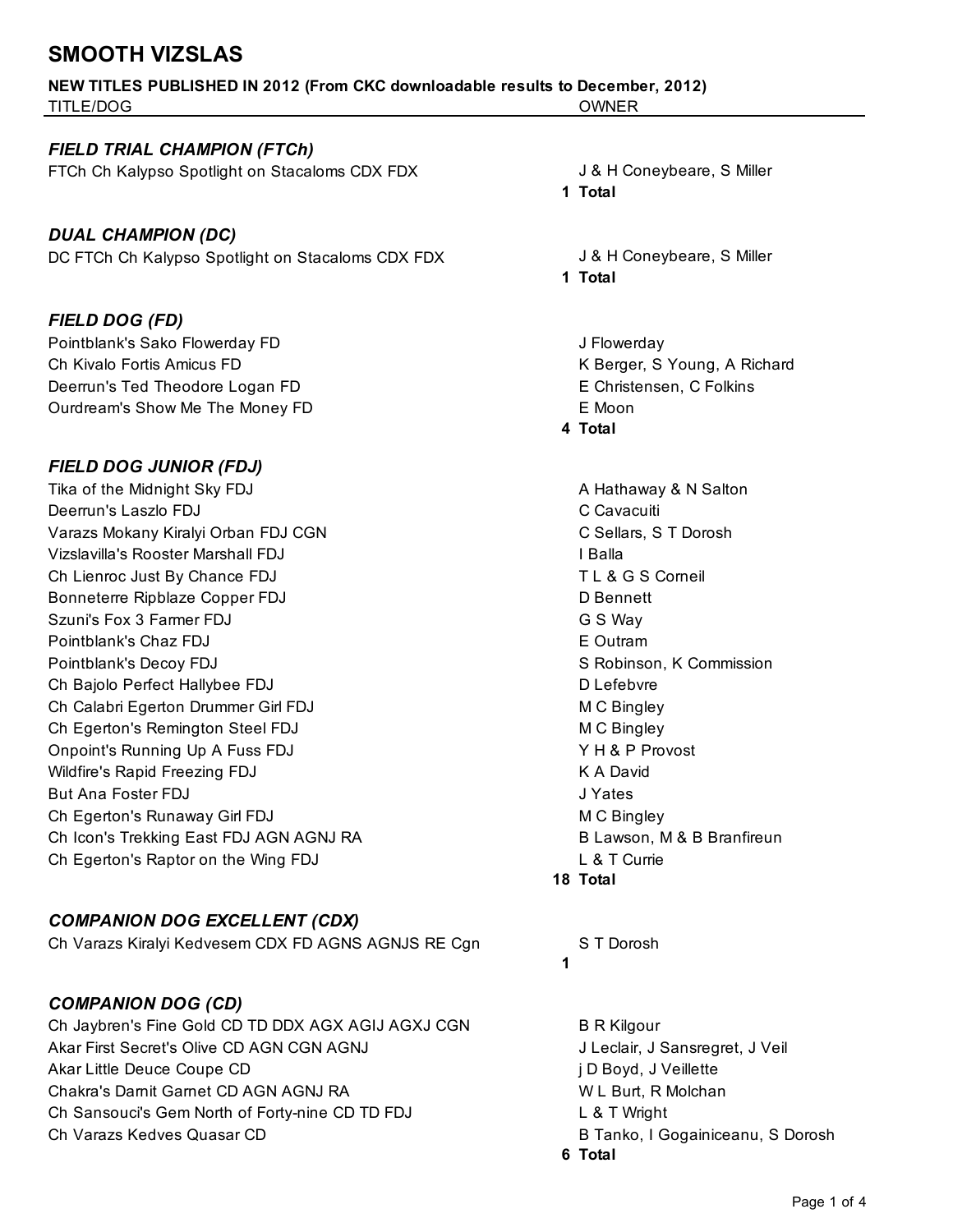| <b>PRE-COMPANION DOG (Pcd)</b>             |                      |
|--------------------------------------------|----------------------|
| Ch Egerton's Lady In Red PCD CGN RN        | R Stoveld            |
|                                            | 1 Total              |
|                                            |                      |
| <b>SHOW: GRAND CHAMPION (GCh)</b>          |                      |
| <b>Gchex Egerton's River of Dreams CGN</b> | M C Bingl<br>1 Total |
|                                            |                      |
| <b>SHOW CHAMPION (CH)</b>                  |                      |
| Ch Bonneterre Stonaz Brewer FDJ            | M Kenned             |
| Ch Bonneterre Stonaz Oceapearl FDJ         | R M Rowa             |
| Ch Lienroc Just By Chance                  | <b>TL&amp;GS</b>     |
| Ch Jaybren's Notorious Cooper              | K Smith              |
| Ch Vizslavilla's Rhett Butler FDJ          | C Testen             |
| Ch Bajolo Perfect Hallybee                 | D Lefebvr            |
| Ch Akar Take A Chance on Charlie           | J Veillette          |
| Ch Ourdream's I'm A Hound Dog              | <b>KD&amp;M-E</b>    |
| Ch Toldin's True To Tradition              | C Belden.            |
| Ch Vizslavilla's Son of A Gun              | K Morrisse           |
| Ch Toldin's I Hope You Dance               | <b>B A Matse</b>     |
| Ch Ourdream Malcom Akar's Jackpot          | J Groleau            |
| Ch Akar Sweet Samantha's Secrets           | M-C Cote.            |
| Ch Boulder's N Fusion's Take Two           | K Appleb             |
| Ch Vitali's Intrepid Murphy                | CR&JD                |
| Ch Varazs Mokany Kiralyi Orban FDJ CGN     | C Sellars,           |
| Ch Akar Viktor's Sweet Dreams              | C Hazzi, N           |
| Ch Heelmark Rewa                           | R Gorczyo            |
| Ch Kiskadee's Thief 'O Hearts              | SA&JB                |
| Ch Aldebaran's Zeko A Felkeles             | L & S Fej            |
| Ch Akar Ginger Running on Kave             | M & T Let            |
|                                            | 21 Total             |

M C Bingley, R Stoveld **1 Total**

M Kennedy & R Rowan R M Rowan TL & G S Corneil D Lefebvre K D & M-E Harvey C Belden, F & M Lacko K Morrissey, J Haffner B A Matsen, F & M Lacko J Groleau, J Veillette M-C Cote, J Veillette K Appleby, J & E Hetkowski CR & J Diron C Sellars, S T Dorosh C Hazzi, M Delage, J Veillette R Gorczyca, D & R Sinclair-Stephens SA & J Birgl L & S Fejes M & T Letsch, J Veillette **21 Total**

#### *AGILITY MASTER CHAMPION (AGMCh)*

Ch AGMCh Jaybren's Fine Gold CD TD DDX AGMX AGXJ AGMXJ CGN B R Kilgour **1 Total** *AGILITY MASTER EXCELLENT (AGMX)* Ch AGMCh Jaybren's Fine Gold CD TD DDX AGX AGXJ AGMXJ CGN B R Kilgour **1 Total** *AGILITY MASTER EXCELLENT JUMPER (AGMXJ)* Ch Jaybren's Fine Gold CD TD DDX AGX AGXJ AGMXJ CGN B R Kilgour **1 Total** *AGILITY EXCELLENT (AGX)*

|                                                  | 2 Total            |
|--------------------------------------------------|--------------------|
| Ch Varazs Artemis Vizsandy CD AGI CGN RE         | C & J Diron        |
| Ch Jaybren's Northern Gold DDX AGX AGIJ AGXJ CGN | <b>B</b> R Kilgour |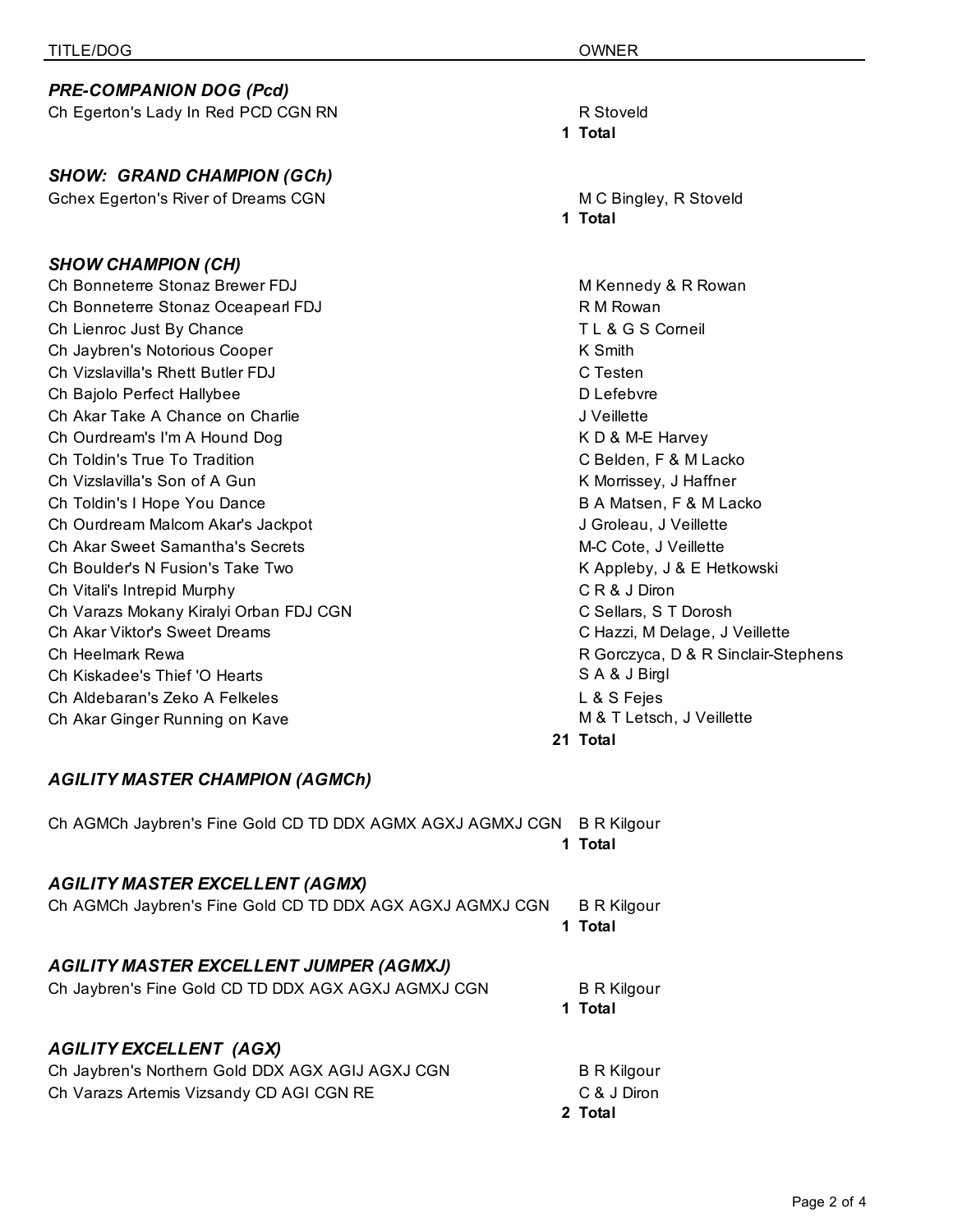### *AGILITY EXCELLENT JUMPER (AGXJ)*

| Ch Jaybren's Northern Gold DDX AGX AGXJ CGN |  |
|---------------------------------------------|--|
|                                             |  |

### *AGILITY EXCELLENT VETERANS (AGXV)*

# Ch Barben's Quail Song CDX TD FDX AGI CGN AGIJ AGXJ RE AGXV H J & J D Handke

## *AGILITY INTERMEDIATE (AGI)*

Akar First Secret's Olive CD AGI CGN AGIJ **Sanstally and Accept Accept** J Leclair, J Sansregret, J Veil

## *AGILITY INTERMEDIATE JUMPER (AGIJ)*

Ch Jaybren's Northern Gold DD AGI AGIJ CGN B R Kilgour Akar First Secret's Olive CD AGI CGN AGIJ **Secret's Olive CO AGI CGN AGIJ** J Leclair, J Sansregret, J Veil

## *AGILITY - NOVICE (AGN)*

Ch Szizlin Vizslat's Jaina Beldame FDJ CGN RN GN November 1988 A J L & H M Wolff Ch Varazs Kedves Quickstep FDJ AGN S TO ST Dorosh Chakra's Darnit Garnet AGN AGNJ RN W L Burt, R Mulchan Akar First Secret's Olive CD AGN CGN AGNJ **Jeclair**, J Sansregret, J Veil

## *AGILITY NOVICE JUMPER (AGNJ)*

Ch Varazs Kedves Quickstep FDJ AGN AGNJ ST Dorosh Chakra's Darnit Garnet AGN AGNJ RN W L Burt, R Mulchan Akar First Secret's Olive CD AGN CGN AGNJ **Jeclair**, J Sansregret, J Veil

## *AGILITY NOVICE SELECT (AGNS)*

Ch Varazs Kiralyi Kedvesem CD FD AGNS AGNJS RE CGN ST Dorosh

## *AGILITY NOVICE JUMPER SELECT (AGNJS)*

Ch Varazs Kiralyi Kedvesem CD FD AGNJS RE CGN ST Dorosh

B R Kilgour

## **1 Total**

**1 Total**

**1 Total**

**2 Total**

**4 Total**

**3 Total**

**1 Total**

**1 Total**